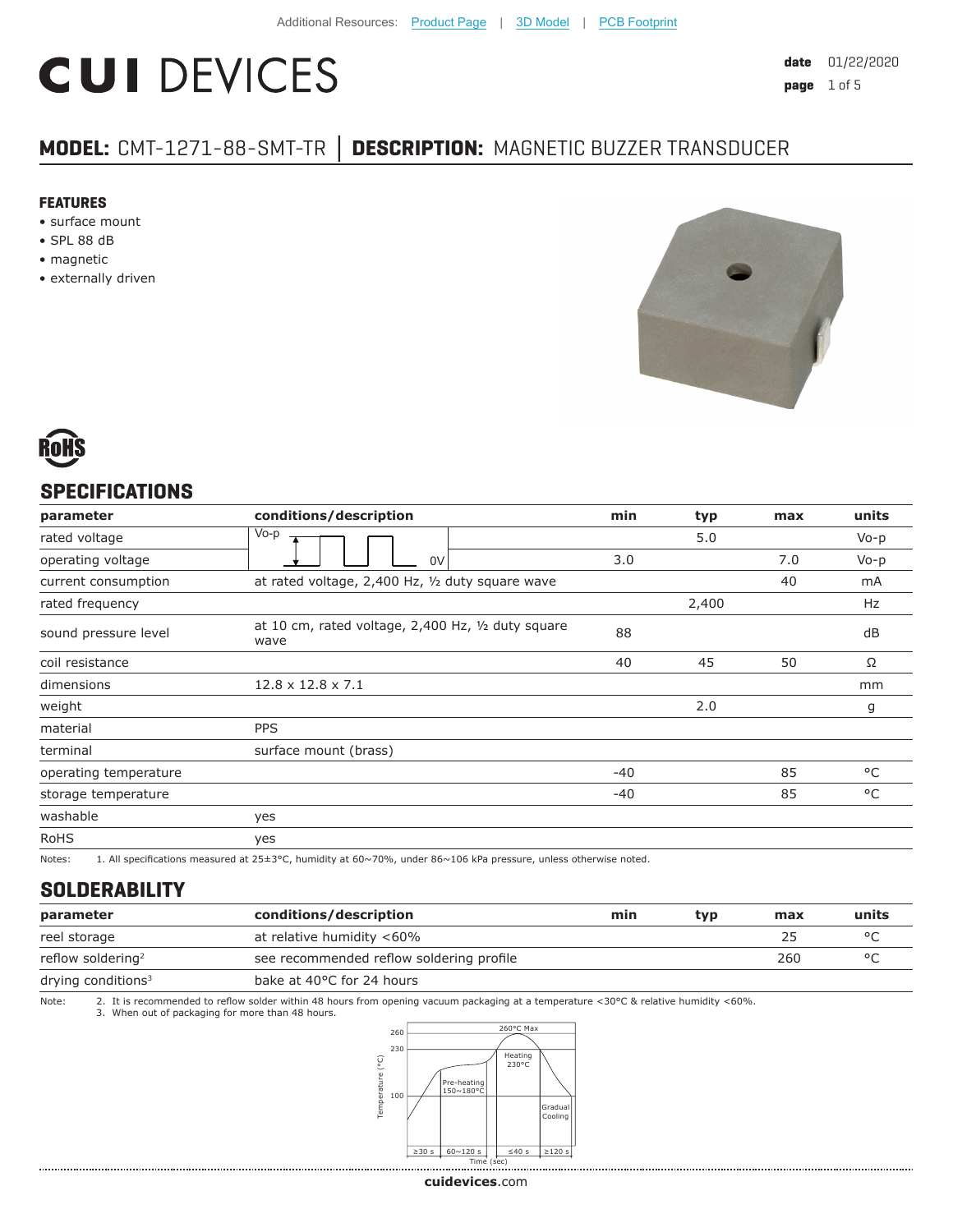### **MECHANICAL DRAWING**

units: mm tolerance: ±0.5 mm









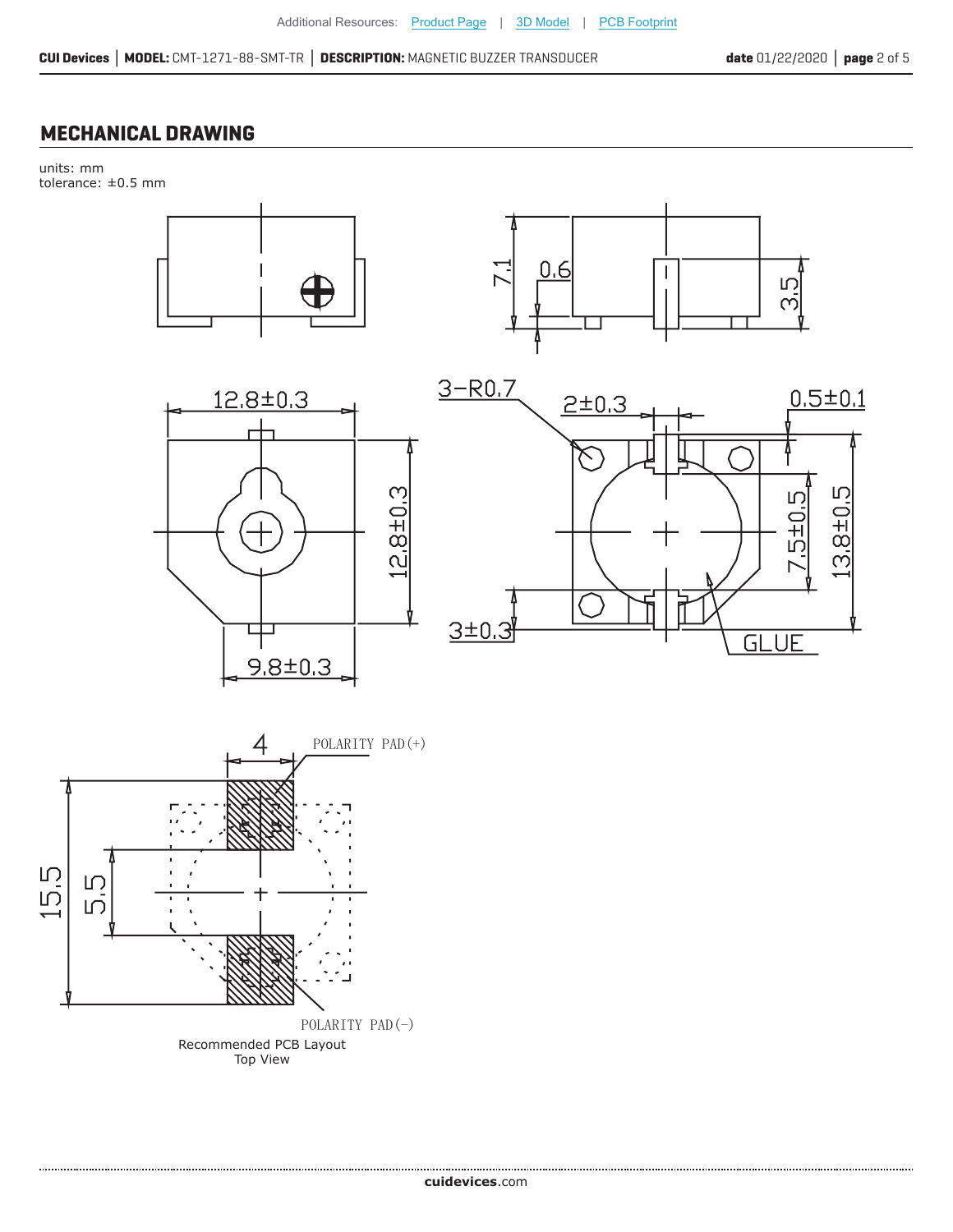## **FREQUENCY RESPONSE CURVE**



### **APPLICATION CIRCUIT**

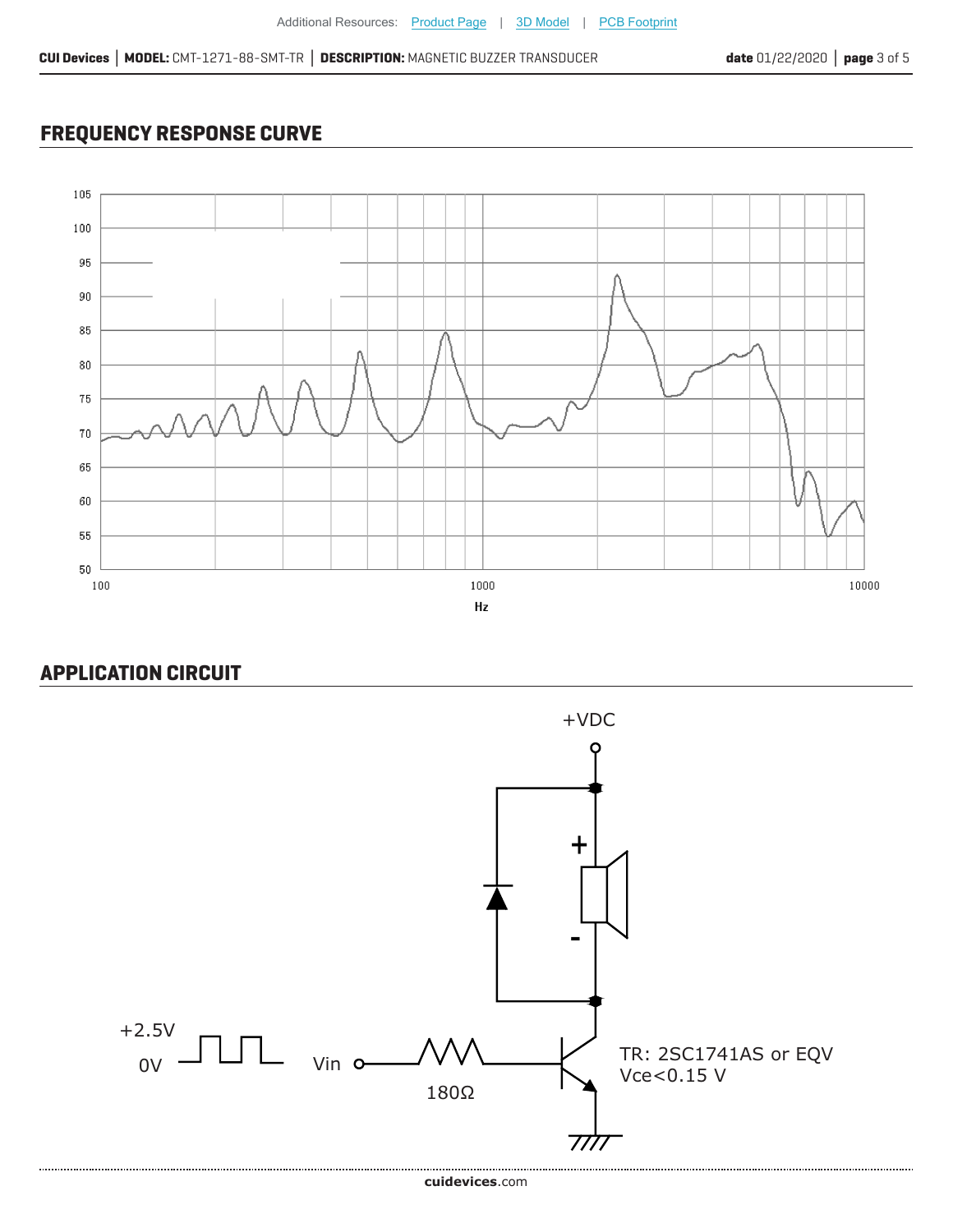**CUI Devices │ MODEL:** CMT-1271-88-SMT-TR **│ DESCRIPTION:** MAGNETIC BUZZER TRANSDUCER **date** 01/22/2020 **│ page** 4 of 5

#### **PACKAGING**

units: mm

Reel Size: Ø330 mm Reel QTY: 450 pcs per reel Carton Size: 350 x 350 x 205 mm Carton QTY: 2,250 pcs per carton

> e ٠